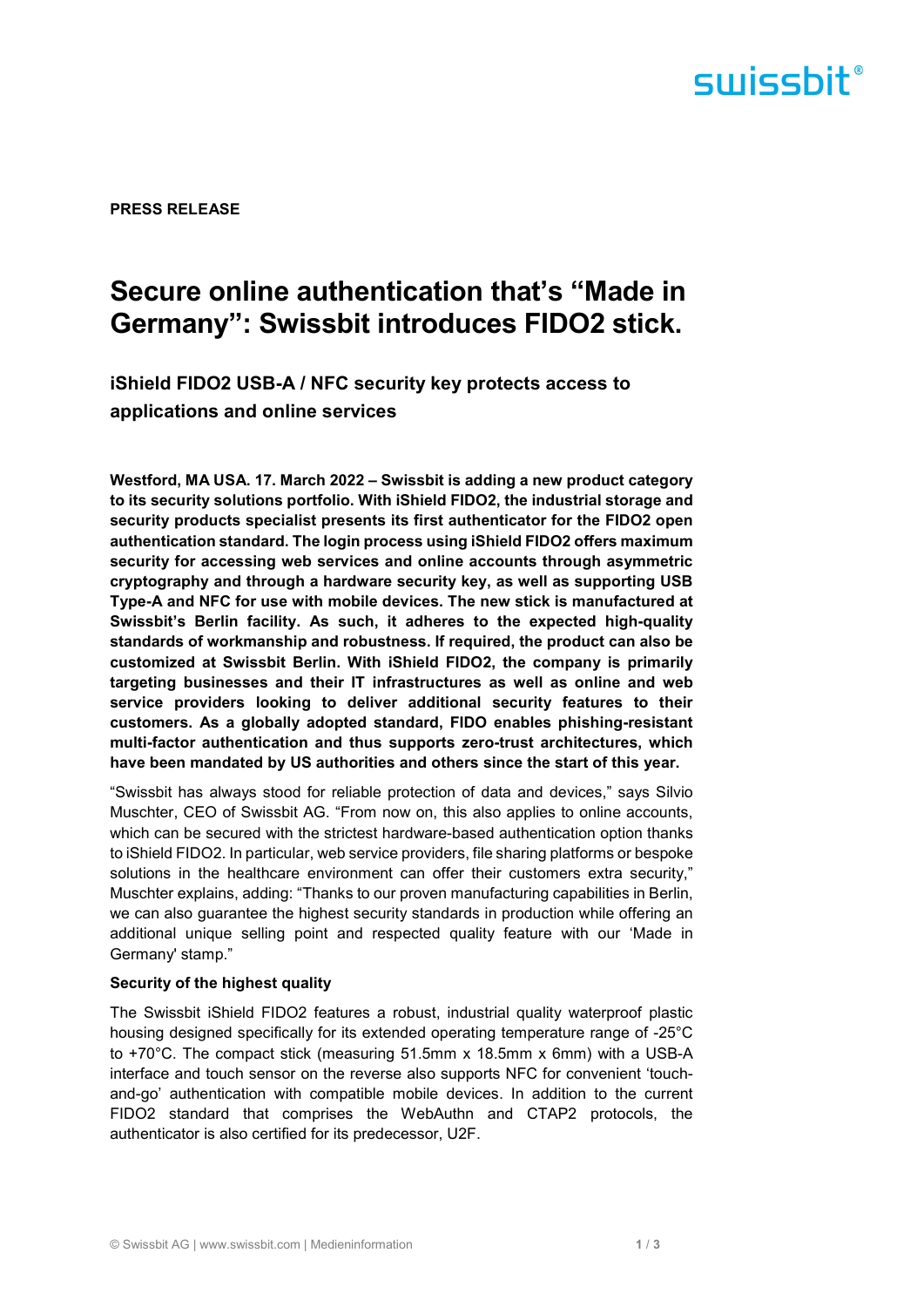# surissbit®

As a result, online accounts and web services can be effectively protected against attacks such as phishing, social engineering attacks or account takeovers with iShield FIDO2. The Swissbit security key supports all FIDO2/WebAuthn compatible and U2F compatible websites and services such as Google, Microsoft, Salesforce or Amazon Web Services, as well as passwordless logins to a Windows 10 desktop. Supported platforms include Windows, macOS, iOS, Linux, Chrome OS and Android, as well as the Firefox, Microsoft Edge, Google Chrome and Apple Safari browsers.

Users have a choice of security options for accessing websites, services and accounts, from single-factor authentication without a password to two-factor (2FA) and multi-factor authentication (MFA).

#### Wide range of customers and applications

iShield FIDO2 is based on open standards, is future-proof and can be flexibly integrated into existing services and online systems. In this way, companies can secure their IT landscape or individual applications with FIDO2 and specifically counteract typical dangers such as the use of weak passwords.

Company employees can also take advantage of the secure authentication procedure privately by using iShield FIDO2 as an all-in-one security key for their own mail and social media accounts.

#### Availability

iShield FIDO2 is available through the online stores of Mouser Electronics, Farnell and Digi-Key Electronics as well as through distribution partner CRYPTAS. Individual enquiries can also be sent directly to sales@swissbit.com at any time.

#### Available images

The following images are available for download in printable format at: https://kk.htcm.de/press-releases/swissbit/